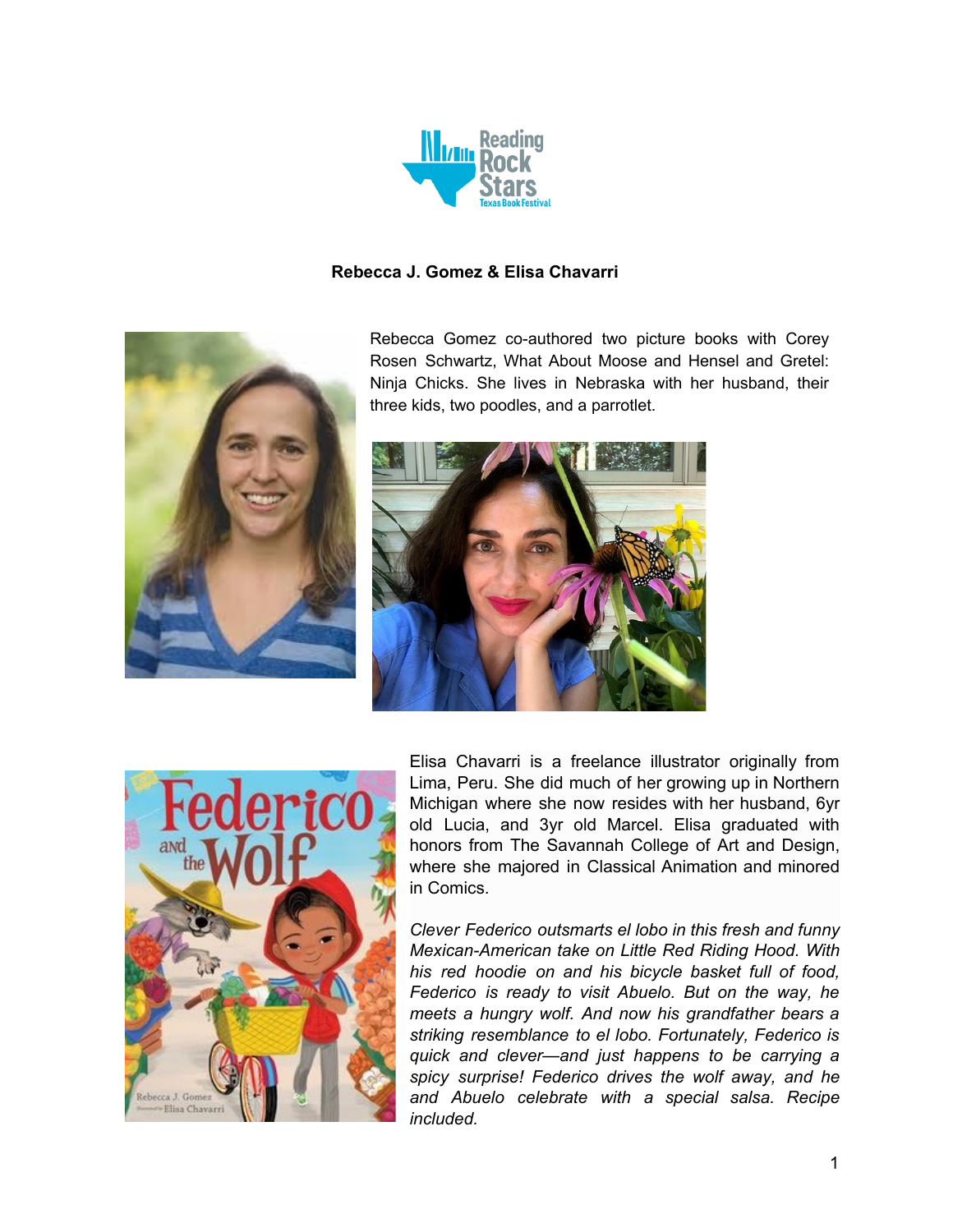## **RRS connection to TEKS: Please refer to TEKS for English Language Arts and Reading**

- *● Comprehension skills*
- *● Response skills*
- *● Author's purpose and craft*
- *● Composition I: listening, speaking, reading, writing, and thinking using multiple texts--writing process.*
- *● Composition II: listening, speaking, reading, writing, and thinking using multiple texts--genres*
- *● Inquiry and research*

### **Vocabulary:**

- Mexican American
- Folktale
- Fairy tale
- Modern time
- Ingredients
- Recipe
- Pico de gallo
- Lucha libre (Federico's bag)
- **•** Grocery list
- Marketplace
- Words in Spanish [at the end of story]

#### **Pre-reading engagement:**

- What does an author do? Think about the title of the book? What does it tell us about the story? What do you think the story is about?
- What does an illustrator do? Look at the artwork. What do you see? How does the artwork make you feel?
- Ask your librarian to help you find more information about folktales/ stories with wolves. How many folktale wolves can you think of? Which one is your favorite?
- Make a drawing of what you think will happen in this story? Share your ideas with someone at home or with a friend.
- Learn a little about Rebecca J. Gomez and Elisa Chavarri. Find another book written or illustrated by them.

## **While/ post reading engagement:**

- The story is written in both English and Spanish. Show off your bilingual superpowers and write a little about yourself using this style of writing.
- What does the name Federico mean? What does your name mean?
- Describe the setting, characters, plot, theme, conflict, and style of this story. You can also make a drawing to show these parts of a folktale. Or create an anchor chart to show what you've learned so far.
- Pretend you are a marketplace vendor. What would you sell? Why?
- Do you like to cook? What's your favorite recipe? Do you know the difference between salsa and pico de gallo?